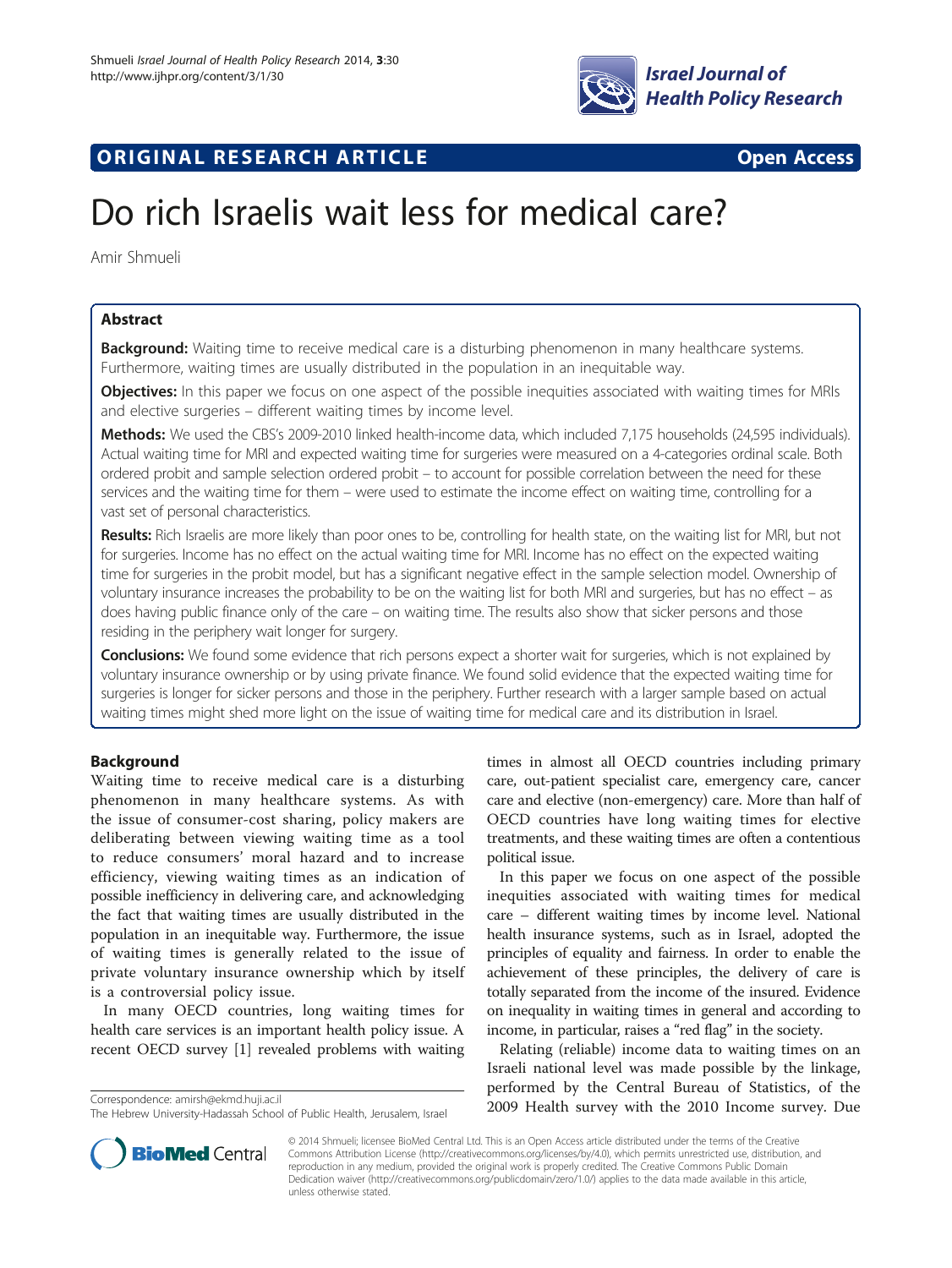to data limitations, we focused on waiting times to MRIs and to elective surgeries performed in hospitals. While MRIs and surgeries are associated with a major burden of illness, the yearly number of patients needing them is small (1-2%). Consequently, a major limitation of the database is the small number of cases.

# **Methods**

# Data

The data we used was taken from a Central Bureau of Statistics file which linked information on households from two surveys. The first survey, which was conducted in 2009, gathered socio-demographic and health information. The second survey, carried out in 2010, gathered both individual and household information regarding incomes. Of the 8,713 households (28,968 individuals) who responded to the health survey, 7,175 (24,595) – aver 80% - were matched with information from the income survey. The main reason for non-match was the dynamics of households' formation: individuals change households and the match has no comparative meaning. Naturally, the rate of non-match is higher in the 20-40 age group. The linked data constitute a unique source of information, including health, use of health services as well as income data.

We were interested in evaluating how different variables – and in particular income - impact the length of time Israelis need to wait for medical care. We focus, restricted by the way the questions were asked, on scheduled (at the time of the interview) surgeries and on MRIs which were taken during the year prior to the interview.

# MRI

Out of 28,968 individuals in the health survey, 559 (2%) underwent a MRI in the previous year. 82 of the 559 were conducted during hospitalization. We focused on the remaining 477 individuals whose MRI was not c while being hospitalized. For 460 individuals data on waiting times and incomes were available. They include publicly and privately financed MRIs.

The actual length of the wait for the MRI was divided (in the interview) into four ordered categories: less than one month, one to three months, three to six months and six to twelve (the maximal wait was less than 1 year).

# Surgeries

Out of 28,968 individuals in the health survey, 295 (1%) had a *scheduled* surgery at the time of the interview. Because only 18 of the 295 surgeries were to be carried out outside of a hospital, we focused on the remaining 278 individuals whose surgeries - publicly or privately financed - were to be carried out in a hospital.

Because the surgeries that the survey referred to were surgeries scheduled in the future (as opposed to MRIs that were already carried out in the past year), the survey broke the wait into two periods: from the time the individual was registered to the surgery until the date of the survey and from the date of the survey until the scheduled date of the surgery. Of the 278 cases where the individual was waiting for a surgery in a hospital, in 91 cases a specific date for the surgery was not reported. The answer reported was "as recommended by the doctor". After excluding these cases and an additional five cases in which the individual did not know the length of the wait, we remained with 182 surgeries scheduled to be done in a hospital whose length of wait and income were known.

Both periods had the same four options as in MRIs (up to a month, 1-3 months, 3-6 months and 6-12 months). Expected waiting time for surgery was defined of the sum of two waiting periods. Because there were relatively few inpatients and nine separate (but sometimes overlapping) waiting categories, we combined categories and were left with four ordered categories; (1) expected wait is less than 2 months, (2) 2-3 months, (3) expected wait is 4-5 months, and (4) 6-12 months.

We also had information regarding the type of surgery to be conducted (8 categories: eye, e.n.t., heart, stomach or digestive system, gynecology or urinary tract, orthopedic, blood vessels and other). Because of the small numbers of surgical patients, we chose to use the pooled data, disregarding the type of surgery.

# Independent variables

The focal variable income was indicated by the household's monthly net income per standardized adult (in thousands IS). Health was measured by the number of chronic sicknesses (out of ten: high blood pressure, heart attack, other heart diseases, stroke, diabetes, asthma, chronic lung disease, chronic disease in the digestive system, cancerous disease and depression or anxieties) reported by the individual.

The additional covariates were: place of MRI (hospital or community), age (in 20 age groups, from 0 to 85+), sex, ownership of voluntary health insurance (yes vs. no), public finance only of the MRI / the surgery (yes, possibly with some copayment vs. any private finance), peripheral status (peripheral vs. intermediate or center), origin (Israel and former USSR vs. all other, including Arabs) and level of education (12+ vs. up to 12 years of schooling).

#### Statistical strategy **MRIs**

In order to evaluate the income's and other variables' effects on the length of the wait for an MRI we ran an Ordered Probit regression with the length of wait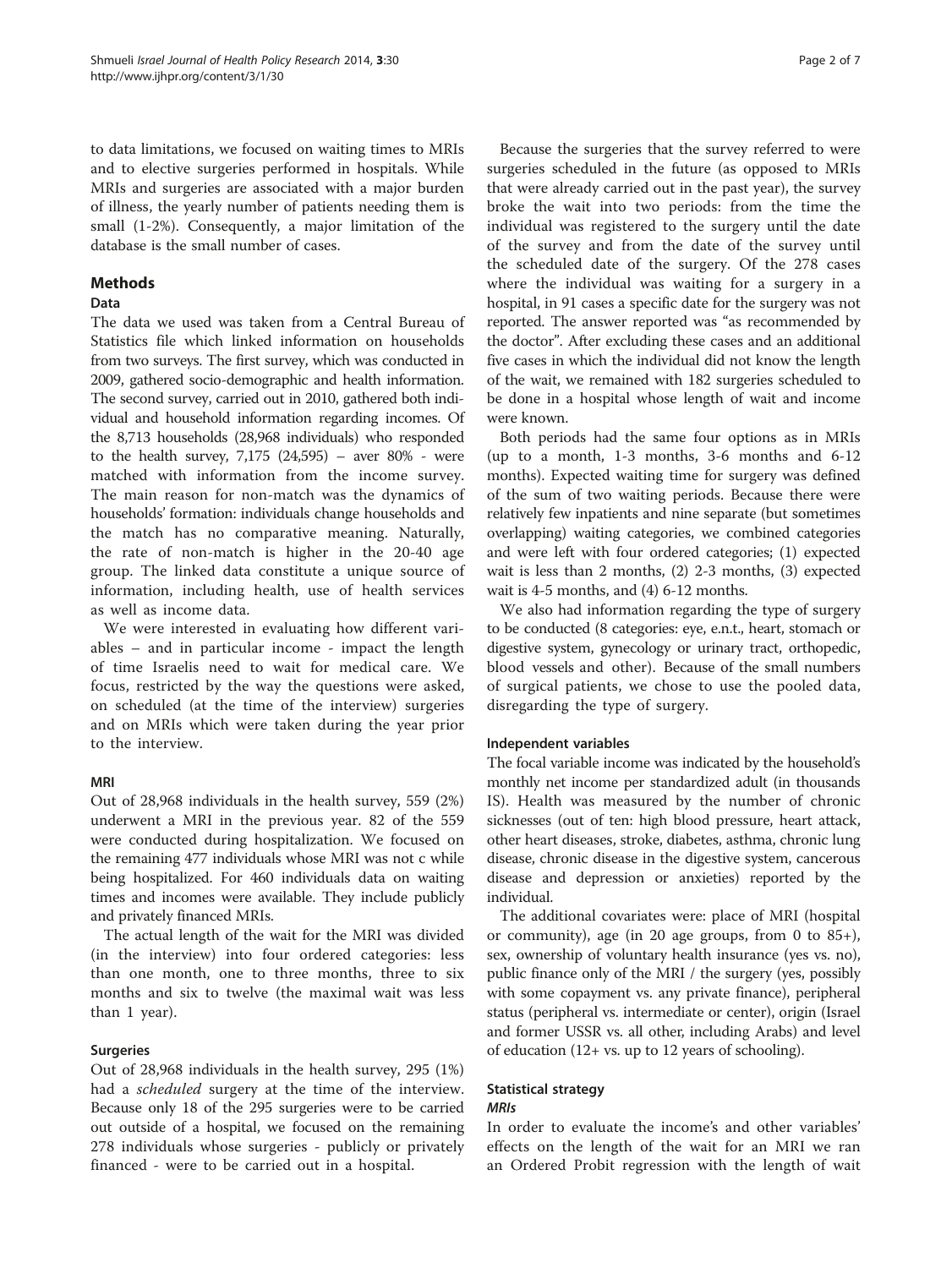<span id="page-2-0"></span>measured by the 4-level scale as the dependent variable and income and all the variables mentioned above as explanatory variables. An indicator whether the MRI was taken in an outpatient clinic or in the community was introduced as well.

#### **Surgeries**

We ran an Ordered Probit regression on the expected 4-level waiting time variable for surgeries using the same set of explanatory variables as we did with MRIs excluding place of MRI.

#### Accounting for the selectivity of MRI/surgeries users

The above analysis is conditional on having been registered for a MRI or surgery. The effects of the independent variables on waiting time might be biased since the need for a MRI or surgery is not random and may be correlated with these independent variables. In the second part of the analysis we used the Heckman Selection Model to account for such correlation. The Heckman model specifies a 2 equation model: first, a Probit model for the probability of needing a MRI or surgery, and the second equation specifies the waiting time (Ordered Probit). The first equation applies to the entire sample and the second – to the selected sample of those needing a surgery, but the (non-zero) correlation between the two equations is accounted for. For MRI, the identifying variable was voluntary insurance ownership. Voluntary insurance ownership affects the use of services, but once using public finance only - or having made any private finance - of the procedure is held constant, it does not expect to exercise an effect on waiting time. For surgeries, education served as the identifying variable. The effect of education on the use of services is well known. Its effect on expected waiting time, controlling for income, is assumed to be small, since while higher education is correlated with better navigation of the medical bureaucracy, this applies more (at least in Israel) to the stage of getting a referral for the procedure.

The model was estimated using maximum likelihood. In all runs, since the coefficients of the Ordered Probit models have no clear meaning, we present the marginal effects of the independent variables on the probabilities to belong to the specific waiting time categories. The Additional file [1](#page-6-0) presents the cut points and their 95% CIs. These cut points divide the normal distribution into segments which are assumed to underlay the waiting categories.

#### Results

#### MRI

Table 1 panel A presents the description of the population which underwent a MRI in the year prior to the interview. The mean waiting time (computed based on the categories'

#### Table 1 Variables means

| A. MRI $(n = 460)$                                 | Mean                      | Std.<br>Err. | [95% Conf.<br>interval] |                                |  |
|----------------------------------------------------|---------------------------|--------------|-------------------------|--------------------------------|--|
| Waiting time (months)*                             | 1.588<br>$(median = 0.5)$ | 0.088        | 1.414                   | 1.762                          |  |
| MRI in hospital                                    | 0.714                     | 0.024        | 0.667                   | 0.761                          |  |
| Female                                             | 0.556                     | 0.026        | 0.505                   | 0.608                          |  |
| Age                                                | 12.278                    | 0.214        | 11.858                  | 12.698                         |  |
| Income per standardized adult<br>(in thousands IS) | 4.917                     | 0.165        | 4.593                   | 5.241                          |  |
| Voluntary insurance ownership                      | 0.873                     | 0.018        | 0.838                   | 0.907                          |  |
| Public finance only                                | 0.823                     | 0.015        | 0.793                   | 0.852                          |  |
| Number of chronic illnesses                        | 1.079                     | 0.076        | 0.930                   | 1.228                          |  |
| Peripheral location                                | 0.128                     | 0.017        | 0.094                   | 0.162                          |  |
| Israel or former USSR origin                       | 0.571                     | 0.026        | 0.520                   | 0.622                          |  |
| Education 12+ years                                | 0.488                     | 0.003        | 0.481                   | 0.494                          |  |
| B. Surgeries $(n = 182)$                           | Mean                      | Std.<br>Err. |                         | [95% Conf.<br><b>Intervall</b> |  |
| Expected waiting time<br>(months)*                 | 3.473<br>$(median = 2.5)$ | 0.175        | 3.127                   | 3.819                          |  |
| Female                                             | 0.445                     | 0.042        | 0.363                   | 0.527                          |  |
| Age                                                | 11.999                    | 0.436        | 11.137                  | 12.860                         |  |
| Income per standardized adult<br>(in thousands IS) | 3.996                     | 0.222        | 3.556                   | 4.435                          |  |
| Voluntary insurance ownership                      | 0.814                     | 0.035        | 0.746                   | 0.882                          |  |
| Public finance only                                | 0.694                     | 0.010        | 0.676                   | 0.712                          |  |
| Number of chronic illnesses                        | 1.005                     | 0.106        | 0.795                   | 1.215                          |  |
| Peripheral location                                | 0.231                     | 0.035        | 0.162                   | 0.301                          |  |
| Israel or former USSR origin                       | 0.475                     | 0.042        | 0.392                   | 0.559                          |  |
| Education 12+ years                                | 0.488                     | 0.003        | 0.482                   | 0.495                          |  |

\*Calculated based on the categories' mid-points.

midpoints) was 1.6 months (median = 0.5 months). 56% of the treated persons were women, mean age was 12 (of 20 age groups), namely, 45-49, and income per standardized adult was 4,917 IS. The mean number of chronic conditions was 1.1. 13% of the treated population resided in a peripheral location, and 57% were of Israeli born or former USSR origin. 49% had more than 12 years of schooling.

87% owned voluntary private insurance, and the share of MRI users whose MRI was completely financed publicly was 82%. These two variables are significantly related  $(p = 0.004)$ . While all those who did not own voluntary insurance had their MRI financed completely publicly, 21% of those who owned voluntary insurance had public finance only of their MRI. Among those who had public finance only, 3% owned voluntary insurance. Both voluntary insurance ownership and having a public finance only are significantly related to income (positively at  $p = 0$  and negatively  $p = 0.06$  respectively). After some experimentation with the estimation of the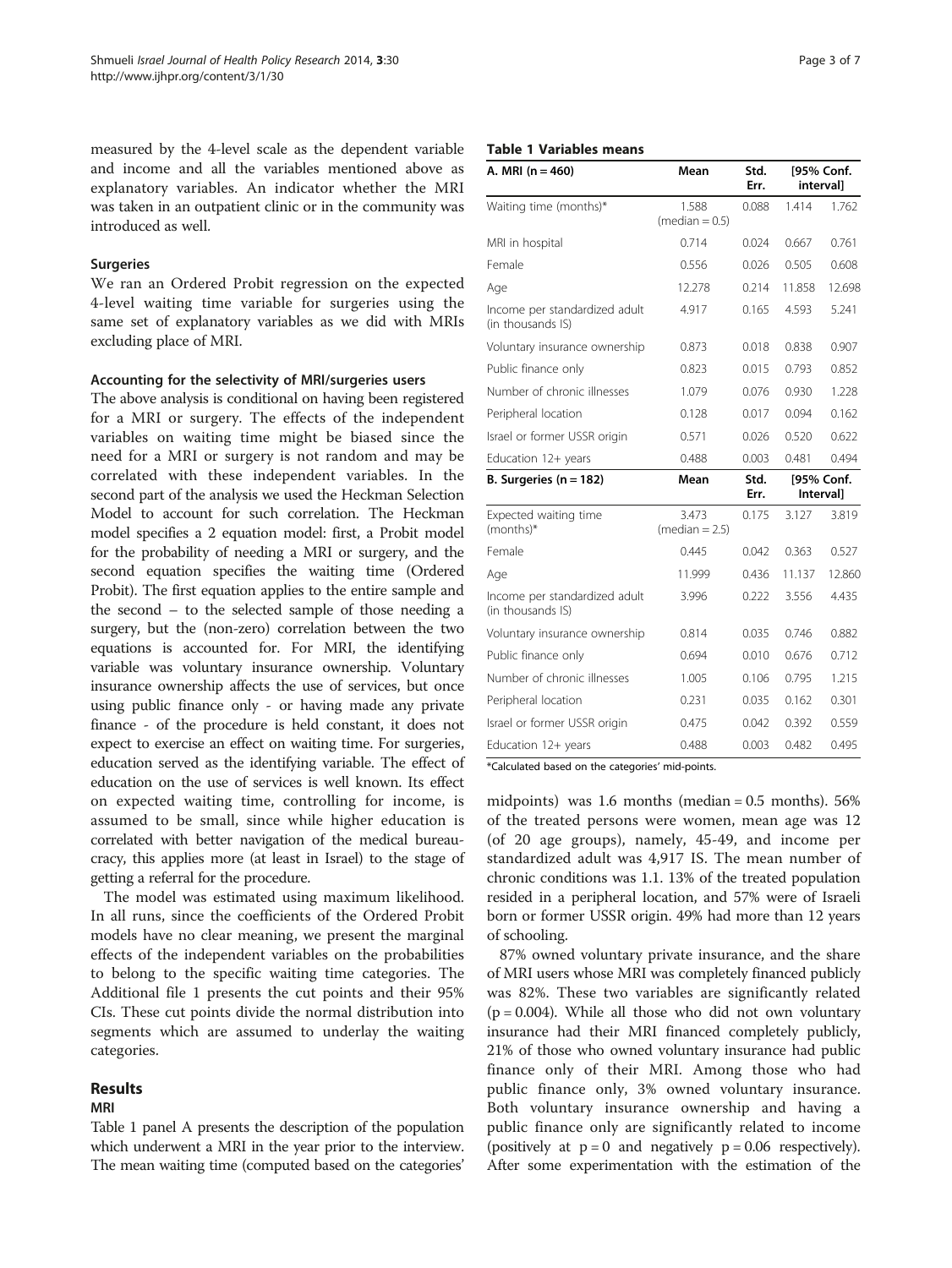models, we decided to include the variable indicating public finance only in the waiting time equation and voluntary insurance ownership in the use of MRI equation.

Table 2 panel A describes the distribution of waiting time for MRI. 59% of the MRIs were performed after less than a month waiting. Another 31% were performed after waiting for 1-3 months. In 10% of the cases, waiting time was longer than 3 months. The distribution is quite similar between MRI in the community and in an outpatient clinic.

Table [3](#page-4-0) indicates that waiting time for MRI is not related to any of the individual characteristics, including income. Waiting for an outpatient clinic MRI is longer than the wait for MRI performed in a community clinic. Similarly, the sample selection model (Table [4](#page-4-0) panel A) shows no significant determinants of waiting time for MRI (the Additional file [1](#page-6-0) shows further that in fact all cut points are not significantly different from zero and the model does not correspond to the data) .

From Table [4](#page-4-0) panel B it is clear that advanced age and worse health are positively related to the likelihood of having a MRI. Controlling for age and the number of chronic sicknesses, income has a significant positive effect and so does ownership of voluntary insurance. In other words, while rich persons are more likely to undergo a MRI, controlling for age and sickness, their waiting time is similar to that of poor persons.

#### **Surgeries**

We first tried to see whether having a missing value on the expected waiting time due to "the date of the surgery was determined by the recommendation of the doctor" is random. It turned out that this group includes more

Table 2 The distribution of waiting time for MRI and for surgeries (%)

| A. Actual waiting time for<br>MRI in months                       | <b>Total MRI</b> | MRI in           | MRI in the              |
|-------------------------------------------------------------------|------------------|------------------|-------------------------|
|                                                                   |                  | hospital         | community               |
| Up to 1                                                           | 59               | 59               | 60                      |
| $1 - 3$                                                           | 31               | 31               | 32                      |
| $3-6$                                                             | 7                | 6                | 8                       |
| $6 - 12$                                                          | 3                | 4                |                         |
| Total                                                             | 100              | 100              | 100                     |
| n                                                                 | 460              | 331              | 129                     |
| B. Expected waiting time for All surgeries<br>surgeries in months |                  | Eye<br>surgeries | Orthopedic<br>surgeries |
| Up to 1                                                           | 31               | 32               | 20                      |
| $2 - 3$                                                           | 23               | 23               | 26                      |
| $4 - 5$                                                           | 23               | 24               | 25                      |
| $6 - 12$                                                          | 23               | 21               | 29                      |
| Total                                                             | 100              | 100              | 100                     |
| n                                                                 | 182              | 35               | 44                      |

women than in the valid sample (66% vs. 44%); has a lower mean income (IS3,316 vs. IS 3,996); is sicker (1.5 chronic conditions on average vs. 1) and is less educated (78% with less than 12 years of schooling vs. 64% in the valid sample). Consequently, the working sample is somewhat medically and socio-economically stronger than the population waiting for surgeries.

Table [1](#page-2-0) panel B presents the variables' means among persons who are on the waiting list for an inpatient surgery. The mean expected waiting time is 3.5 months (median = 2.5 months). 44% of the population were women, mean age was 12 (of 20 age groups), namely, 45-49, and mean income per standardized adult was IS3,996. The mean number of chronic conditions was one. 23% of the population resided in a peripheral location, and 48% were of Israeli born or former USSR origin. 48% had more than 12 years of schooling.

81% owned voluntary private insurance, and the share whose surgery is to be financed from public money only was 69%, less than the 82% found among users of MRI. Among those who owned voluntary insurance, 36% had any private finance in their future surgery. The corresponding rate among MRI users was 21%. Furthermore, among those who had no voluntary insurance, 15% had some out of pocket finance of their prospective surgery. Among those who had any private finance of their surgery, 90% owned voluntary insurance. Rich persons are more likely to own voluntary insurance  $(p = 0)$  and to make any private finance ( $p = 0.005$ ). As with waiting for MRI, after some experimentation with the estimation of the models, we decided to include the variable indicating public finance only in the waiting time equation and voluntary insurance ownership in the being on the waiting list for surgery equation.

Table 2 panel B shows that 31% have an expected waiting time of less than a month. The remaining 69% are distributed uniformly across the waiting time categories of 2-3, 4-5 and 6+. Waiting time for orthopedic surgeries – the biggest single type of surgery – is somewhat longer, while that for eye surgeries – the second biggest type – is distributed in a similar way to its distribution among all persons on waiting lists for surgeries.

Table [5](#page-5-0) shows, first, that income has no significant effect on none of the probabilities of the waiting time categories. Two characteristics do exercise significant effects: number of chronic conditions and peripheral location. Sicker persons or those residing in the periphery wait longer than healthy persons or persons waiting for a surgery in the center.

In the sample selection model of expected waiting for surgery (Table [6](#page-5-0) panel A), the income effect is significant: rich Israelis are likely to wait shorter times than otherwise similar poor persons. As was found in the ordered probit model, sicker and persons waiting in the periphery are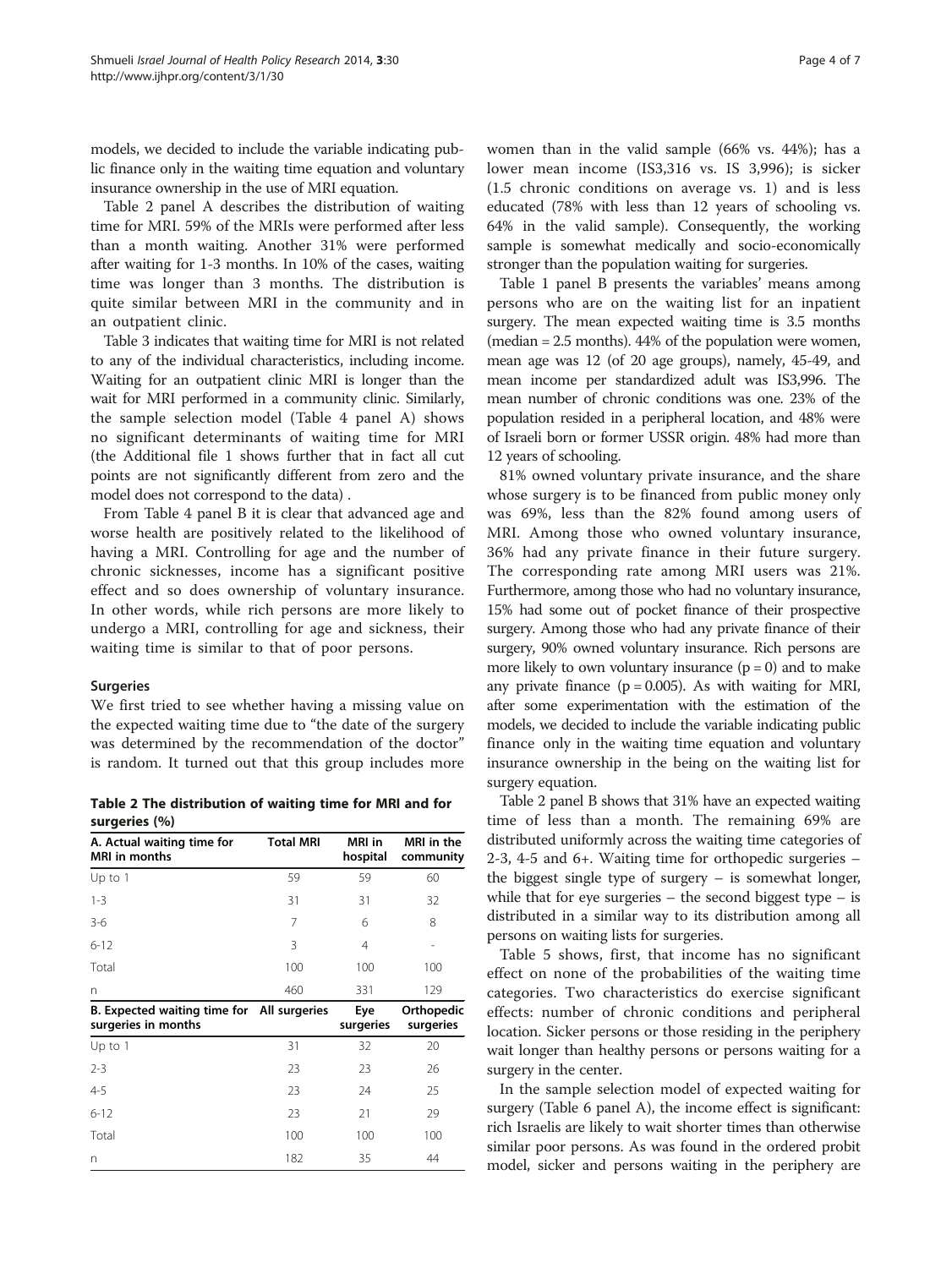<span id="page-4-0"></span>

| Table 3 Ordered Probit marginal effects (M.E.) on the probability to belong to the various waiting time categories for MRI |  |  |
|----------------------------------------------------------------------------------------------------------------------------|--|--|
|----------------------------------------------------------------------------------------------------------------------------|--|--|

|                                                 | Up to 1 month |         | 2-3 months |         | 4-5 months |         | 6-12 months |         |
|-------------------------------------------------|---------------|---------|------------|---------|------------|---------|-------------|---------|
|                                                 | M.E.          | z       | M.E.       | z       | M.E.       | z       | M.E.        | z       |
| Hospital (vs. in the community)                 | $-0.124$      | $-2.35$ | 0.067      | 2.33    | 0.036      | 2.31    | 0.022       | 1.98    |
| Female (vs. male)                               | 0.081         | 1.74    | $-0.044$   | $-1.72$ | $-0.023$   | $-1.68$ | $-0.014$    | $-1.6$  |
| Age                                             | 0.001         | 0.19    | $-0.001$   | $-0.19$ | 0.000      | $-0.19$ | 0.000       | $-0.19$ |
| Income per standardized adult (in thousands IS) | 0.014         | 1.29    | $-0.007$   | $-1.29$ | $-0.004$   | $-1.25$ | $-0.002$    | $-1.23$ |
| Public finance only                             | 0.092         | 1.59    | $-0.049$   | $-1.58$ | $-0.026$   | $-1.53$ | $-0.016$    | $-1.51$ |
| Number of chronic illnesses                     | 0.005         | 0.28    | $-0.003$   | $-0.28$ | $-0.001$   | $-0.28$ | $-0.001$    | $-0.28$ |
| Peripheral location                             | $-0.067$      | $-0.97$ | 0.036      | 0.97    | 0.019      | 0.94    | 0.012       | 0.97    |
| Israel or former USSR origin                    | 0.078         | 1.49    | $-0.042$   | $-1.48$ | $-0.022$   | $-1.44$ | $-0.014$    | $-1.43$ |
| Pseudo R squared $=0.02$                        |               |         |            |         |            |         |             |         |

Bold = significantly different from zero at  $p = 0.05$ .

likely to expect a longer wait for a surgery. Women tend to wait less than men as well. We note that planning "public finance only" toward the surgery has no effect on the expected waiting time in both models. This effect remains zero even when income is excluded from the equations.

Table [6](#page-5-0) panel B presents the marginal effects of the personal characteristics on the probability to have a surgery scheduled. While income has no effect, all the other covariates exercise significant marginal effects: women are more likely to be on the waiting list for a surgery than men; older persons – than young ones; those with voluntary health insurance - than those without; sick persons – than healthy persons; in the periphery – than in the center; and persons with higher education – less than persons with lower education.

# **Discussion**

The findings indicate that 60% of those who had a MRI waited less than a month. This rate is somewhat lower than the rate found in a later population survey (Brammli-Greenberg et al. [[2](#page-6-0)]) of 77%. While the likelihood of having an MRI is affected by the age, health status, income and voluntary insurance ownership, actual waiting time to MRI is not related to any of the personal characteristics, and in particular, income does not have any effect

Table 4 Sample Selection marginal effects (M.E.) on the probability to belong to the various waiting time categories for MRI

| A. Waiting time equation (Ordered Probit)               | Up to 1 month |         | 2-3 months |         | 4-5 months |         | 6-12 months |         |
|---------------------------------------------------------|---------------|---------|------------|---------|------------|---------|-------------|---------|
|                                                         | M.E.          | z       | M.E.       | z       | M.E.       | z       | M.E.        | z       |
| Hospital (vs. in the community)                         | $-0.054$      | $-0.35$ | $-0.049$   | $-1.14$ | 0.003      | 0.02    | 0.100       | 1.98    |
| Female (vs. male)                                       | 0.041         | 0.38    | 0.038      | 0.88    | $-0.002$   | $-0.02$ | $-0.077$    | $-1.33$ |
| Age                                                     | 0.005         | 0.80    | 0.004      | 0.37    | 0.000      | $-0.02$ | $-0.008$    | $-0.45$ |
| Income per standardized adult (in thousands IS)         | 0.006         | 0.39    | 0.005      | 0.78    | $-0.001$   | $-0.02$ | $-0.001$    | $-1.11$ |
| Public finance only                                     | 0.056         | 0.63    | $-0.044$   | $-0.73$ | $-0.009$   | $-0.41$ | $-0.003$    | $-0.36$ |
| Number of chronic illnesses                             | 0.018         | 1.00    | 0.017      | 0.36    | $-0.001$   | $-0.02$ | $-0.034$    | $-0.44$ |
| Peripheral location                                     | $-0.029$      | $-0.33$ | $-0.026$   | $-0.77$ | 0.001      | 0.02    | 0.054       | 0.92    |
| Israel or former USSR origin                            | 0.034         | 0.36    | 0.031      | 0.91    | $-0.002$   | $-0.02$ | $-0.063$    | $-1.29$ |
| B. On the waiting list for MRI equation (binary probit) |               |         |            |         |            |         |             |         |
| Female (vs. male)                                       | 0.061         | 1.38    |            |         |            |         |             |         |
| Age                                                     | 0.040         | 7.76    |            |         |            |         |             |         |
| Income per standardized adult (in thousands IS)         | 0.013         | 2.16    |            |         |            |         |             |         |
| Voluntary insurance ownership                           | 0.275         | 4.28    |            |         |            |         |             |         |
| Number of chronic illnesses                             | 0.172         | 7.54    |            |         |            |         |             |         |
| Peripheral location                                     | 0.001         | 0.02    |            |         |            |         |             |         |
| Education higher than 12 years                          | $-0.011$      | $-0.21$ |            |         |            |         |             |         |

Bold = significantly different from zero at  $p = 0.05$ .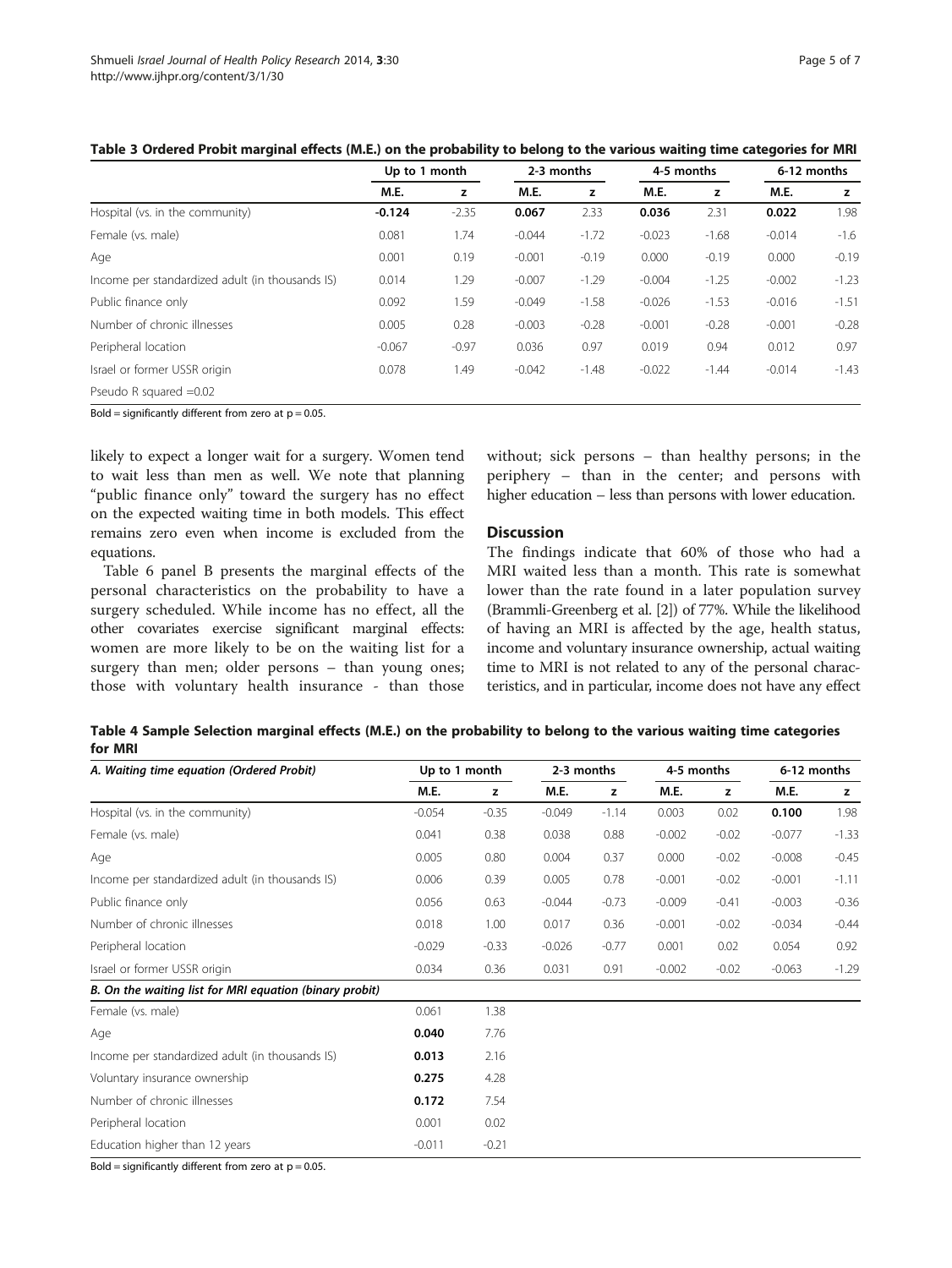|                                                 | Up to 1 month |         | 2-3 months |         | 4-5 months |            | $6+$ months |         |
|-------------------------------------------------|---------------|---------|------------|---------|------------|------------|-------------|---------|
|                                                 | M.E.          | z       | M.E.       | z       | M.E.       | z          | M.E.        | z       |
| Female (vs. male)                               | 0.085         | 1.37    | 0.013      | 1.19    | $-0.022$   | $-1.28$    | $-0.076$    | $-1.37$ |
| Age                                             | 0.012         | 1.59    | 0.002      | 1.56    | $-0.003$   | $-1.49$    | $-0.011$    | $-1.63$ |
| Income per standardized adult (in thousands IS) | 0.016         | 1.58    | 0.002      | 1.24    | $-0.004$   | $-1.61$    | $-0.014$    | $-1.51$ |
| Public finance only                             | $-0.013$      | $-0.21$ | $-0.002$   | $-0.21$ | 0.003      | 0.21       | 0.012       | 0.21    |
| Number of chronic illnesses                     | $-0.061$      | $-2.04$ | $-0.009$   | $-1.71$ | 0.016      | <b>.87</b> | 0.054       | 2.06    |
| Peripheral location                             | $-0.217$      | $-3.13$ | $-0.032$   | $-2.16$ | 0.056      | 2.55       | 0.193       | 3.17    |
| Israel or former USSR origin                    | 0.064         | 1.04    | 0.010      | 0.97    | $-0.017$   | $-1.03$    | $-0.057$    | $-1.04$ |
| Pseudo R squared = 0.0635                       |               |         |            |         |            |            |             |         |

<span id="page-5-0"></span>Table 5 Ordered Probit marginal effects (M.E.) on the probability to belong to the various waiting time categories for surgeries

Bold = significantly different from zero at  $p = 0.05$ .

on the length of waiting. Brammli-Greenberg et al. Brammli-Greenberg et al. [\[2](#page-6-0)] report similar findings.

46% report an expected waiting time for elective surgeries greater than 4 months. Siciliani et al. [\[1](#page-6-0)] report that actual waiting time for elective surgeries in 2010 in OECD countries were much lower: 18% had waiting more than 4 months in Australia, 21% in the UK and in Norway, 22% in Sweden and 25% in Canada. Some of the gap might be related to the difference between actual and expected waiting times. Another source of bias might be the omission of about a (relatively sicker and poorer) third of our cases where waiting time was missing (the date "was determined by the

recommendation of the doctor"), and in fact could be lower than 4 months.

The above OECD report compares the two types of waiting time measures: actual and expected. Actual waiting time naturally reflects reality. However, those who actually used the service do not form a random sample of those who scheduled the procedure. Some patients on the waiting list might give up the procedure, might be declined later by the treating doctors or might die. Expected waiting time might not be materialized in reality, but reflects the expectation – including past waiting – of all the patients on the waiting list at the time of the survey.

| Table 6 Sample selection marginal effects (M.E.) on the probability to belong to the various waiting time categories |  |  |  |
|----------------------------------------------------------------------------------------------------------------------|--|--|--|
| for surgeries                                                                                                        |  |  |  |

| A. Waiting time equation(ordered probit)                     | Up to 1 month |         |          | 2-3 months |          | 4-5 months |          | 6+ months |  |
|--------------------------------------------------------------|---------------|---------|----------|------------|----------|------------|----------|-----------|--|
|                                                              | M.E.          | z       | M.E.     | z          | M.E.     | z          | M.E.     | z         |  |
| Female (vs. male)                                            | 0.006         | 2.06    | $-0.003$ | $-2.02$    | $-0.002$ | $-1.99$    | $-0.001$ | $-2.02$   |  |
| Age                                                          | 0.000         | $-0.91$ | 0.000    | 0.92       | 0.000    | 0.88       | 0.000    | 0.88      |  |
| Income per standardized adult (in thousands IS)              | 0.019         | 2.37    | $-0.001$ | $-1.99$    | $-0.001$ | $-1.98$    | $-0.001$ | $-1.98$   |  |
| Public finance only                                          | $-0.001$      | $-0.1$  | 0.001    | 0.1        | 0.000    | 0.1        | 0.000    | 0.11      |  |
| Number of chronic illnesses                                  | $-0.005$      | $-3.30$ | 0.003    | 2.94       | 0.001    | 3.07       | 0.001    | 3.03      |  |
| Peripheral location                                          | $-0.013$      | $-3.50$ | 0.007    | 3.19       | 0.004    | 3.15       | 0.003    | 3.04      |  |
| Israel or former USSR origin                                 | 0.003         | 1.27    | $-0.002$ | $-1.26$    | $-0.001$ | $-1.26$    | $-0.001$ | $-1.25$   |  |
| B. On the waiting list for surgeries equation(binary probit) |               |         |          |            |          |            |          |           |  |
|                                                              | M.E.          | z       |          |            |          |            |          |           |  |
| Female (vs. male)                                            | $-0.126$      | $-2.08$ |          |            |          |            |          |           |  |
| Age                                                          | 0.036         | 4.45    |          |            |          |            |          |           |  |
| Income per standardized adult (in thousands IS)              | $-0.014$      | $-1.51$ |          |            |          |            |          |           |  |
| Voluntary insurance ownership                                | 0.200         | 2.32    |          |            |          |            |          |           |  |
| Number of chronic illnesses                                  | 0.130         | 4.21    |          |            |          |            |          |           |  |
| Peripheral location                                          | 0.240         | 3.11    |          |            |          |            |          |           |  |
| Education higher than 12 years                               | $-0.114$      | $-2.10$ |          |            |          |            |          |           |  |

Bold = significantly different from zero at  $p = 0.05$ .